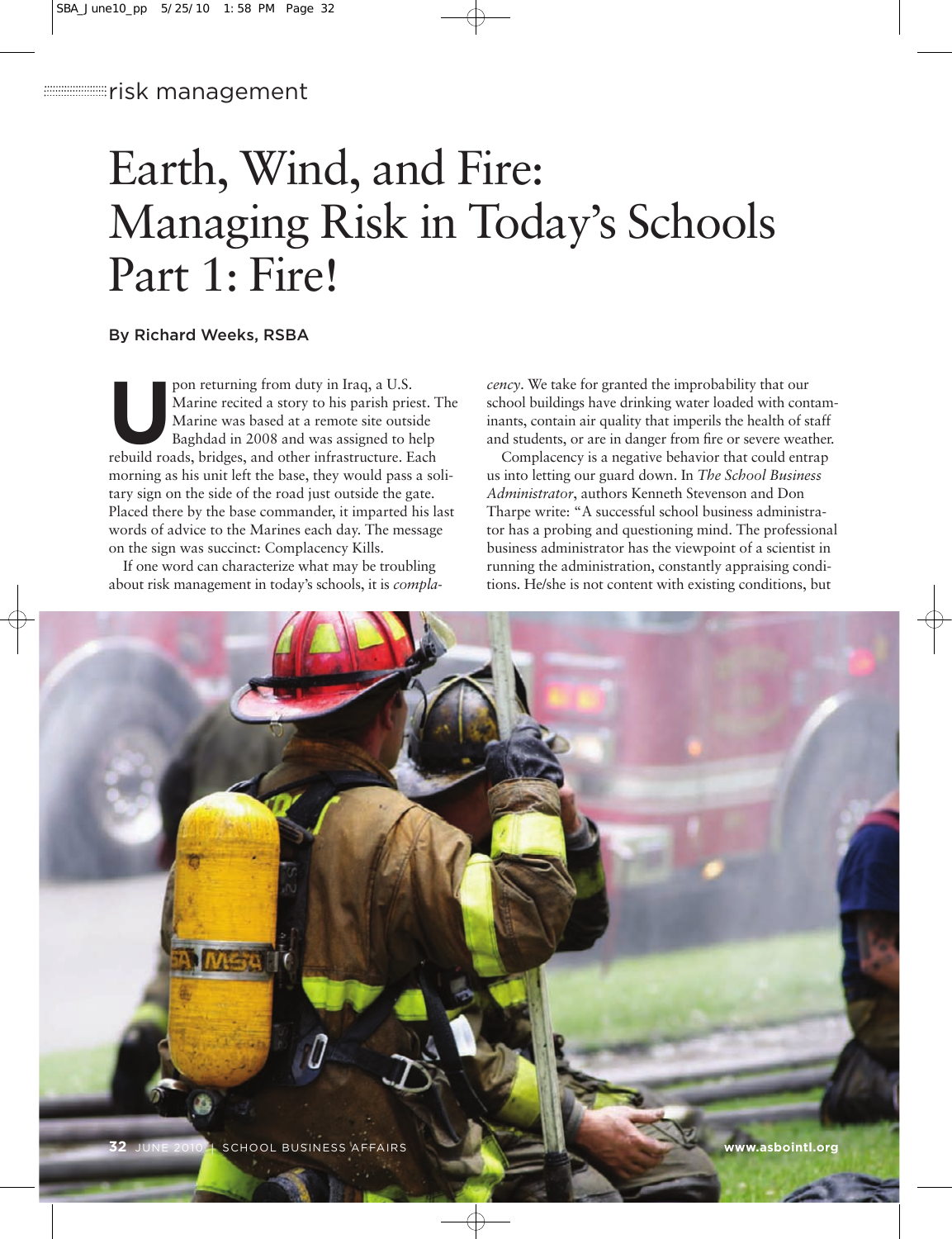seeks a better answer or a better way of doing things" (Stevenson and Tharpe 1999, p. 97).

In that vein, this article, the first of two on risk management in today's schools, looks at fire.

## **Sounding the Alarm**

According to a survey by the Federal Emergency Management Agency, a staggering 44,100 fires were reported on American school properties during 2003–2005 (FEMA 2007). At middle and high schools, 47% of fires were incendiary or suspicious in origin, and 25% of fires at kindergarten and elementary schools were attributed to cooking and open flames. School heating sources caused 7% of fires, and 6% were blamed on electrical distribution.

# Complacency is a negative behavior that could entrap us into letting our guard down.

The average financial loss per fire was \$14,948, invariably paid by the school's insurance carrier, less the deductible. There were a reported 193 injuries at these fires and, fortunately, no loss of life.

Throughout much of the world, school fires are fairly common due to faulty structures, negligence, and arson as a means of political revenge. The last major American school fire recently observed its 51st anniversary. Shortly before classes were to be dismissed on Monday, December 1, 1958, fire broke out at the foot of a stairway in Our Lady of the Angels School in Chicago, Illinois. Ninety pupils and three nuns perished when smoke, heat, and fire cut off their normal means of escape through open stairways and corridors. Seventy-seven were seriously injured.

To the American public, the tragedy was as riveting as the 1999 Columbine High School shootings two generations later. Although much has changed since that fire—such as the adoption of building codes that require fire-warning and sprinkler systems—many management lessons should be revisited. It is true that both human nature and fire do not change. This article uses that sad December day in Chicago as a framework to better understand and manage the peril of fire.

### *Everyone* **Has Responsibilities**

As recorded in the National Fire Protection Association investigation report two months after the fire, "It is a cardinal rule of life safety that at the first indication of fire (which is usually smoke) all occupants of the building and the fire department should be alerted simultaneously"

(Babcock and Wilson 1959, p. 175). Smoke was first reported to the teacher in Room 206 by one of her students at 2:20 p.m. The teacher across the hall in Room 205 proceeded to the principal's office. Our Lady of the Angels had a rule that only the mother superior could activate the fire alarm system. Once at the office, the teacher discovered that the mother superior was teaching class in another part of the school due to another teacher's absence. It is estimated that 13 minutes elapsed between the first smell of smoke and activation of the school's fire alarm. The teacher decided to pull the alarm herself and reached up seven feet to activate the manual device. She flicked the switch several times before the alarm activated. No one at the school ever telephoned the fire department (Babcock and Wilson 1959).

Unfortunately, some school principals today micromanage their schools, not unlike the mother superior. Yet everyone in a school has the responsibility to take action if there is suspicion of fire.

Younger students can alert older students and staff who can reach out to pull an alarm. (When in doubt, it's best to pull the alarm and sort out the matter with public safety officials later.) Personnel should contact the fire and police departments, as well as the district superintendent's office to report a possible fire. Despite annual inspections of your alarm systems, don't assume that the decades-old systems are connected or functional to those departments. Don't assume that they were installed correctly or are working in new school buildings.

Conduct fire drills in all types of weather, randomly throughout the days of the week, requiring students to become familiar with the escape routes from all areas of the school. Post graphic, schematic drawings of the floor plans and escape patterns on walls throughout the building at the height of the students in the school.

Fire prevention should be part of a broader program of a school's preparedness, with safety plans in place for everyone's reference. The Department of Homeland Security offers a program that can train and certify school personnel in fire protection safety techniques. Visit its Website (www.dhs.gov) for information.

### **Maintaining Your Fire Suppression Systems**

The first commercially successful closed sprinkler system was invented in 1872 by Henry S. Parmelee to protect his piano factory in New Haven, Connecticut. A group of insurance companies joined together in 1896 to form the National Fire Protection Association and wrote the standard code for fire protection sprinkler systems that is used today (Grant 1996). It took the disaster at Our Lady of the Angels to compel states to impose that code requirement on school buildings.

Despite the economic downturn, school districts cannot allow their annual maintenance program for fire alarm and fire suppression systems to lapse. A report by a